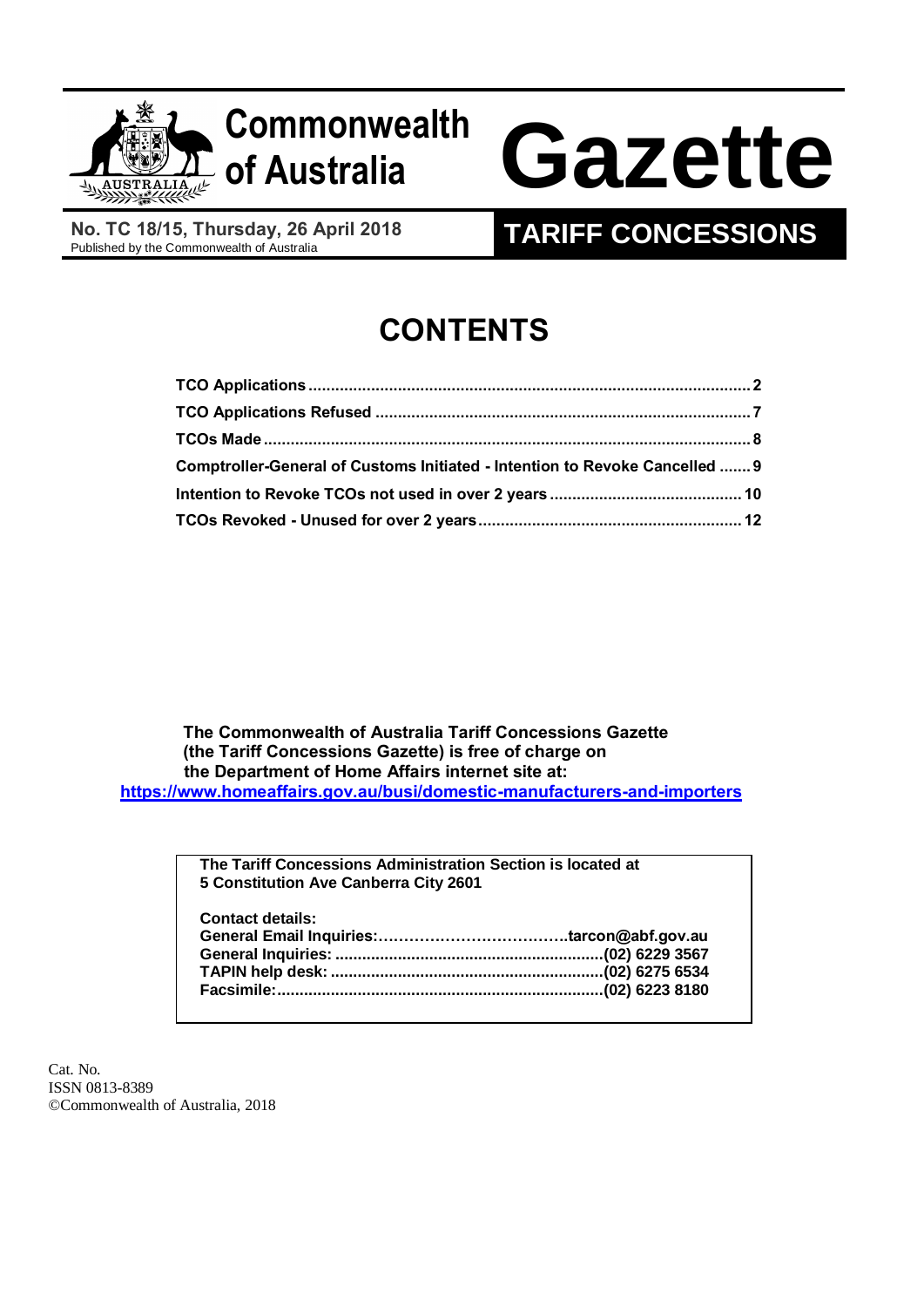#### <span id="page-1-0"></span>**CUSTOMS ACT 1901 - NOTICE PURSUANT TO SECTION 269K(1) - APPLICATIONS MADE FOR TARIFF CONCESSION ORDERS**

Applications have been lodged for Tariff Concession Orders for the goods described in the following TABLE.

Australian manufacturers who wish to contest the granting of a Tariff Concession Order for the goods described are invited to lodge a submission in writing in an approved form. Submissions must be lodged within 50 days of the date of publication of this Notice.

The operative date (Op.) and TC reference number follow the description of goods.

To assist local manufacturers, the use(s) to which the goods can be put follow the description of goods.

Objections to the making of TCO submission forms are available at

<https://www.homeaffairs.gov.au/Forms/Documents/b444.pdf>

Contact: Email [tarcon@abf.gov.au](mailto:tarcon@abf.gov.au)

THE TABLE

|            | Description of Goods including the<br>Customs Tariff Classification                                                                                                                                                                                                                                                                                                                                                                               |                | Schedule 4 Item Number<br>General Duty Rate |
|------------|---------------------------------------------------------------------------------------------------------------------------------------------------------------------------------------------------------------------------------------------------------------------------------------------------------------------------------------------------------------------------------------------------------------------------------------------------|----------------|---------------------------------------------|
| 3808.94.00 | WIPES, ANTISEPTIC, having ALL of the following:<br>(a) NOT less than 2% weight per volume of chlorhexidine<br>gluconate and NOT greater than 2.5% weight per volume of<br>chlorhexidine gluconate;<br>(b) NOT less than 70% volume per volume of isopropyl alcohol<br>and NOT greater than 71% volume per volume of isopropyl<br>alcohol;<br>(c) NOT less than 65 mL clear solution and NOT greater than<br>1.5 mL clear solution<br>Op. 11.04.18 | $-$ TC 1841188 | 50                                          |
|            | Stated Use:<br>Antiseptic preparation to rub on the skin prior to medical<br>procedures                                                                                                                                                                                                                                                                                                                                                           |                |                                             |
|            | Applicant: 3M AUSTRALIA PTY LTD                                                                                                                                                                                                                                                                                                                                                                                                                   |                | 5%                                          |
| 8415.81.00 | AIR CONDITIONERS, MARINE, reverse cycle, having ALL of the<br>following:<br>(a) cooling capacity NOT less than 1.4kW;<br>(b) supply voltage NOT less than 200 V;<br>(c) sea water inlet<br>Op. 29.03.18                                                                                                                                                                                                                                           | $-$ TC 1836692 | 50                                          |
|            |                                                                                                                                                                                                                                                                                                                                                                                                                                                   |                |                                             |
|            | Stated Use:<br>For air conditioning leisure boats and yacht                                                                                                                                                                                                                                                                                                                                                                                       |                |                                             |
|            | Applicant: WEBASTO THERMO & COMFORT AUSTRALIA PTY LTD                                                                                                                                                                                                                                                                                                                                                                                             |                | 5%                                          |
| 8419.81.90 | COOKING PRESS, FOOD, having ALL of the following functions:<br>(a) infrared cooking;<br>(b) microwave cooking;<br>(c) contact plate cooking                                                                                                                                                                                                                                                                                                       |                | 50                                          |
|            | Op. 28.03.18                                                                                                                                                                                                                                                                                                                                                                                                                                      | $-$ TC 1836570 |                                             |
|            | Stated Use:<br>Cooking of sandwiches, panini, burritos, tacos, pizzas and like<br>foods in restaurants and cafes                                                                                                                                                                                                                                                                                                                                  |                |                                             |
|            | Applicant: TOM STODDART PTY LTD                                                                                                                                                                                                                                                                                                                                                                                                                   |                | 5%                                          |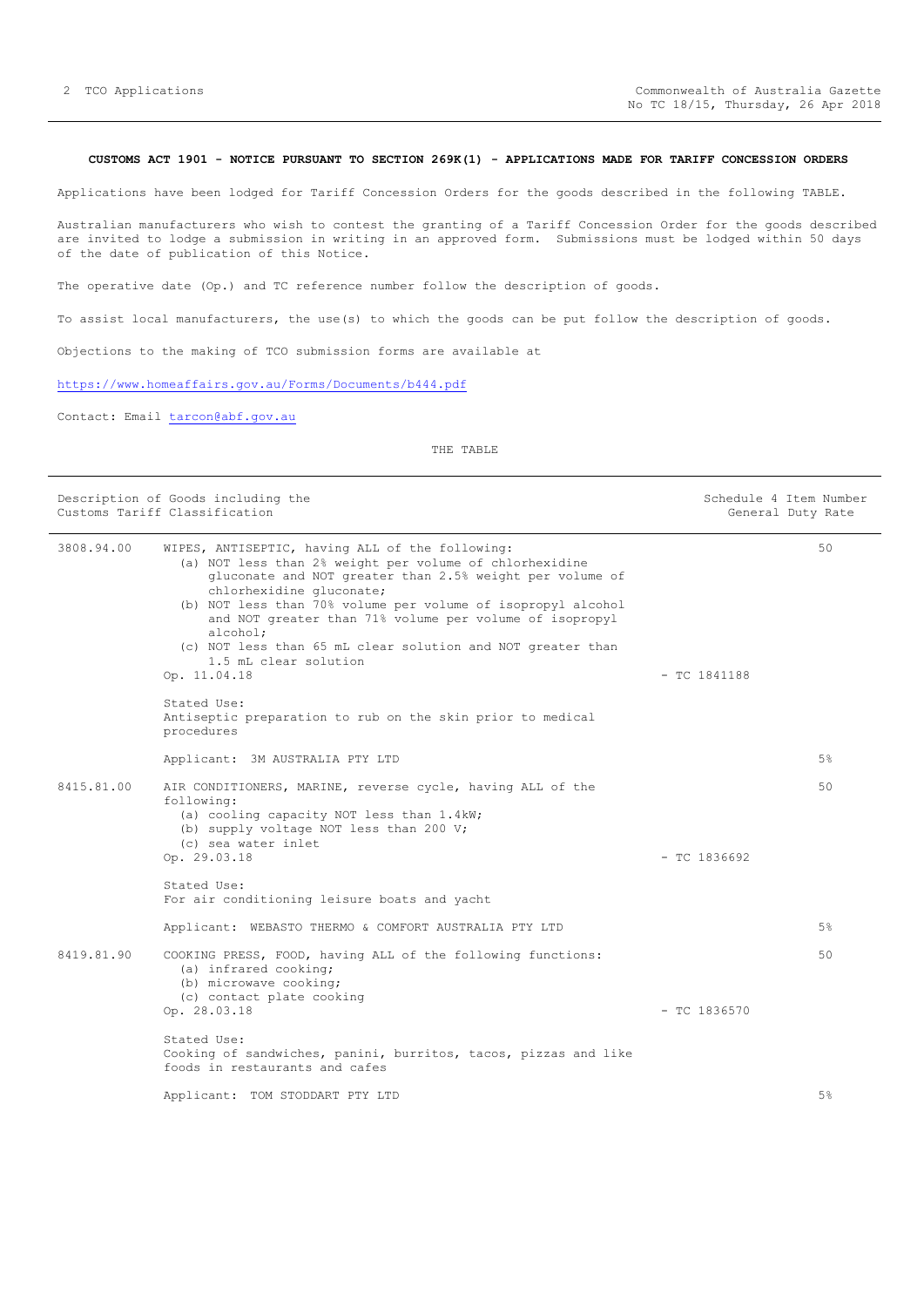| Description of Goods including the<br>Customs Tariff Classification |                                                                                                                                                                                                                                                                                                                                   | Schedule 4 Item Number<br>General Duty Rate |       |
|---------------------------------------------------------------------|-----------------------------------------------------------------------------------------------------------------------------------------------------------------------------------------------------------------------------------------------------------------------------------------------------------------------------------|---------------------------------------------|-------|
| 8421.29.90                                                          | EFFLUENT FILTRATION SYSTEM, OIL AND/OR GAS WELL, whether OR not<br>assembled, including BOTH of the following:<br>(a) NOT less than one pot;<br>(b) interconnecting pipes,<br>with OR without ANY of the following:<br>(i) isolation AND bypass valves AND/OR bypass drain;<br>(ii) telescopic frame AND/OR hoist<br>Op. 22.03.18 | $-TC$ 1833904                               | 50    |
|                                                                     | Stated Use:<br>Remove sand and other solid particles from well effluent                                                                                                                                                                                                                                                           |                                             |       |
|                                                                     | Applicant: SCHLUMBERGER AUSTRALIA PTY LTD                                                                                                                                                                                                                                                                                         |                                             | $5\%$ |
| 8422.30.90                                                          | PLASTIC CONTAINER FILLING AND CAPPING LINE, having ALL of the<br>following:<br>(a) container positioning AND filling station;<br>(b) capping machine;<br>(c) weighing station<br>Op. 28.03.18                                                                                                                                     | $-$ TC 1836564                              | 50    |
|                                                                     | Stated Use:<br>To fill plastic containers with confectionary and cap the<br>containers                                                                                                                                                                                                                                            |                                             |       |
|                                                                     | Applicant: FERRERO AUSTRALIA PTY LTD                                                                                                                                                                                                                                                                                              |                                             | 5%    |
| 8428.39.00                                                          | ROD CONVEYORS, including ANY of the following:<br>(a) drive units;<br>(b) gears AND/OR bearings;                                                                                                                                                                                                                                  |                                             | 50    |
|                                                                     | (c) protection quides<br>Op. 26.03.18                                                                                                                                                                                                                                                                                             | $-$ TC 1835366                              |       |
|                                                                     | Stated Use:<br>Transporting eggs from one shed to another shed                                                                                                                                                                                                                                                                    |                                             |       |
|                                                                     | Applicant: PACE FARM PTY LTD                                                                                                                                                                                                                                                                                                      |                                             | 5%    |
| 8428.90.00                                                          | BUNDLE EXTRACTOR, HEAT EXCHANGER, hydro-pneumatic, including<br>BOTH of the following:<br>(a) lifting AND/OR lowering load capacity NOT less than 5<br>metric tonnes and NOT greater than 42.5 metric tonnes;<br>(b) maximum unloaded weight exceeding 20 tonnes<br>with OR without spreader beam AND chains                      |                                             | 50    |
|                                                                     | Op. 29.03.18                                                                                                                                                                                                                                                                                                                      | $-$ TC 1837396                              |       |
|                                                                     | Stated Use:<br>Extraction of heat exchangers to enable maintenance and repair<br>in an LNG plant                                                                                                                                                                                                                                  |                                             |       |
|                                                                     | Applicant: SHELL AUSTRALIA PTY LTD                                                                                                                                                                                                                                                                                                |                                             | 5%    |
| 8428.90.00                                                          | SORTING AND FEEDING AND POSITIONING LINE, PLASTIC CONTAINER AND<br>CAP, including ALL of the following:<br>(a) conveyor;<br>(b) hopper;<br>(c) elevator;<br>(d) feeder                                                                                                                                                            |                                             | 50    |
|                                                                     | Op. 04.04.18                                                                                                                                                                                                                                                                                                                      | $-$ TC 1837956                              |       |
|                                                                     | Stated Use:<br>Sorting and positioning the plastic containers and caps for<br>feeding into the manufacturing system                                                                                                                                                                                                               |                                             |       |
|                                                                     | Applicant: FERRERO AUSTRALIA PTY LTD                                                                                                                                                                                                                                                                                              |                                             | $5\%$ |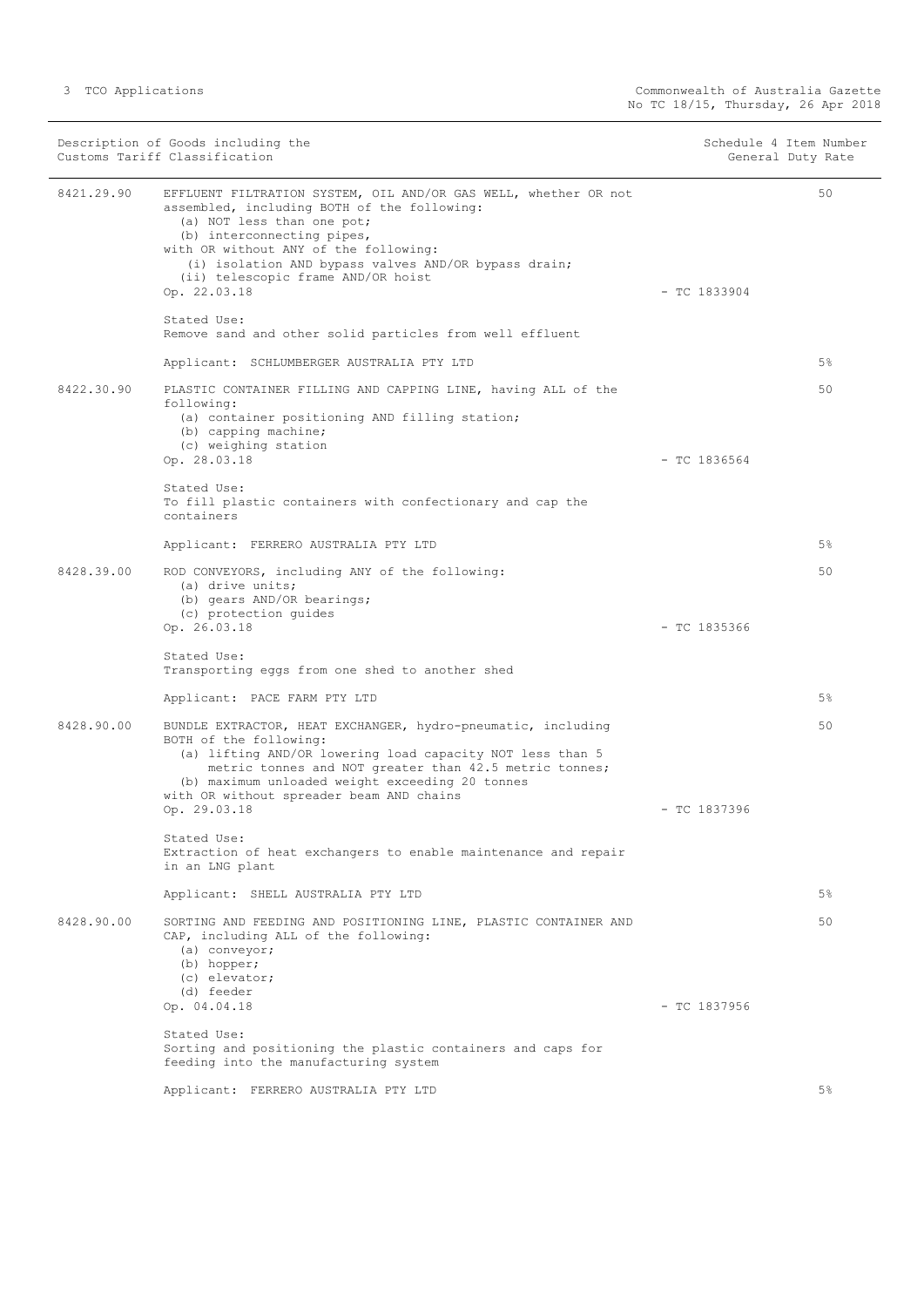|            | Description of Goods including the<br>Customs Tariff Classification                                                                                                                                                                                                                                                                                                                                                                                                                                                                                                                                                                      |                | Schedule 4 Item Number<br>General Duty Rate |
|------------|------------------------------------------------------------------------------------------------------------------------------------------------------------------------------------------------------------------------------------------------------------------------------------------------------------------------------------------------------------------------------------------------------------------------------------------------------------------------------------------------------------------------------------------------------------------------------------------------------------------------------------------|----------------|---------------------------------------------|
| 8428.90.00 | TIMBER PANEL HANDLING MACHINES, being ANY one OR more of the<br>following;<br>(a) belt conveyors;<br>(b) roller conveyors;<br>(c) air cushion table<br>Op. 05.04.18                                                                                                                                                                                                                                                                                                                                                                                                                                                                      | $-$ TC 1838470 | 50                                          |
|            | Stated Use:<br>Manoeuvres workpieces into an edgebanding machine for timber<br>panels                                                                                                                                                                                                                                                                                                                                                                                                                                                                                                                                                    |                |                                             |
|            | Applicant: HOMAG AUSTRALIA PTY LTD                                                                                                                                                                                                                                                                                                                                                                                                                                                                                                                                                                                                       |                | 5%                                          |
| 8467.29.00 | SCREWDRIVERS, with OR without ANY one OR more of the following:<br>(a) side grips OR handles;<br>(b) nozzle modules;<br>(c) locator modules;<br>$(d)$ bits;<br>(e) carry cases;<br>(f) belt hooks OR clips;<br>(g) nutsetters<br>Op. 28.03.18                                                                                                                                                                                                                                                                                                                                                                                            | $-$ TC 1836263 | 50                                          |
|            | Stated Use:                                                                                                                                                                                                                                                                                                                                                                                                                                                                                                                                                                                                                              |                |                                             |
|            | Fastening screws into various materials                                                                                                                                                                                                                                                                                                                                                                                                                                                                                                                                                                                                  |                |                                             |
|            | Applicant: MAKITA (AUSTRALIA) PTY LTD                                                                                                                                                                                                                                                                                                                                                                                                                                                                                                                                                                                                    |                | 5%                                          |
| 8474.10.00 | INTERSTAGE SCREEN ASSEMBLIES, GOLD SEPARATION PLANT,<br>having ALL of the following:<br>(a) volutes;<br>(b) volute interface seals;<br>(c) pump coupling plates;<br>(d) pump units;<br>(e) hydraulic leg drainage plugs AND sockets;<br>(f) hydraulic legs;<br>(g) wedge wire screens;<br>(h) main shafts;<br>(i) rotating cages;<br>(j) pulse blades;<br>(k) mounting brackets;<br>$(1)$ grates;<br>(m) fasteners;<br>(n) drive units including ALL of the following:<br>$(i)$ gear reducers;<br>(ii) motor lanterns;<br>(iii) gearbox couplings;<br>(iv) gearbox mounting bases,<br>(v) squirrel cage induction motors<br>Op. 23.03.18 | $-$ TC 1834693 | 50                                          |
|            | Stated Use:<br>For separating minerals such as carbon and gold                                                                                                                                                                                                                                                                                                                                                                                                                                                                                                                                                                           |                |                                             |
|            | Applicant: GRUYERE MANAGEMENT PTY LTD                                                                                                                                                                                                                                                                                                                                                                                                                                                                                                                                                                                                    |                | 5%                                          |
| 8474.20.00 | GRINDING ROLL CRUSHER, ORE AND MINERAL, with OR without motors,<br>whether OR not assembled, including BOTH of the following:<br>(a) NOT less than two horizontally mounted press rolls;<br>(b) roller removal unit<br>Op. 29.03.18                                                                                                                                                                                                                                                                                                                                                                                                      | $-$ TC 1837365 | 50                                          |
|            | Stated Use:<br>Crushing of ore and materials                                                                                                                                                                                                                                                                                                                                                                                                                                                                                                                                                                                             |                |                                             |
|            | Applicant: TALISON LITHIUM AUSTRALIA PTY LTD                                                                                                                                                                                                                                                                                                                                                                                                                                                                                                                                                                                             |                | $5\%$                                       |
|            |                                                                                                                                                                                                                                                                                                                                                                                                                                                                                                                                                                                                                                          |                |                                             |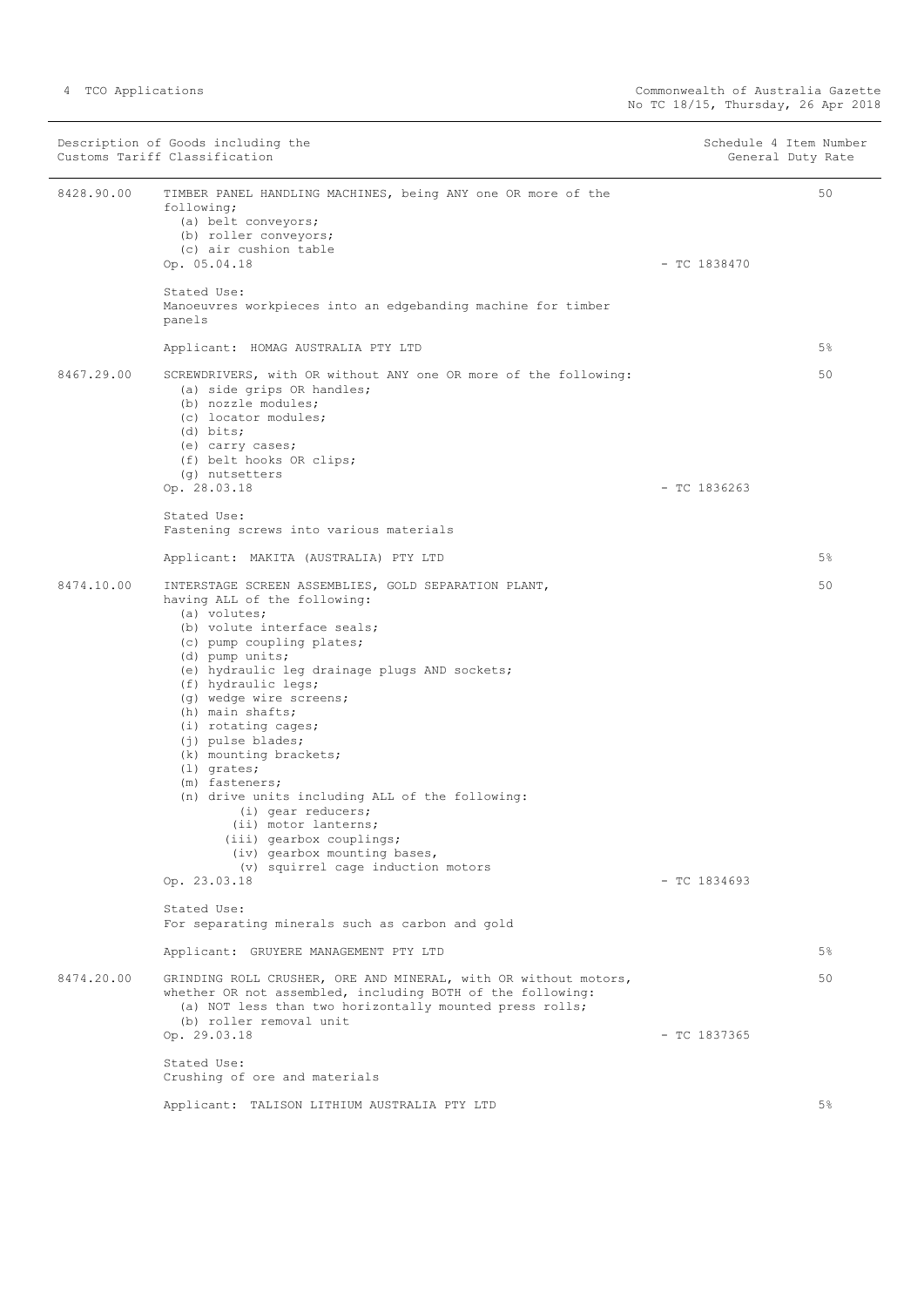Description of Goods including the Schedule 4 Item Number<br>
Customs Tariff Classification (Seneral Duty Rate Schedule 4 Item Number Customs Tariff Classification 8479.60.00 EVAPORATIVE AIR COOLER, TURBINE INLET, having BOTH of the following: (a) airflow exceeding 190 000 m3 per Hour; (b) cooling capacity exceeding 1 100 Kw Op. 28.03.18 - TC 1836255 Stated Use: Cooling of intake air for gas turbine Applicant: KIMBERLY-CLARK AUSTRALIA PTY LTD 50 5% 8504.40.90 INVERTERS, string, multiple phase, with OR without built-in AC OR DC disconnector switch, having ALL of the following: (a) frequency NOT greater than 60 Hz; (b) maximum power point tracking systems NOT greater than 6; (c) output current being ANY of the following: (i) NOT less than 45 A and NOT greater than 50 A; (ii) NOT less than 61 A and not greater than 77 A; (iii) NOT less than 140 A and NOT greater than 145 A; (d) wired AND/OR wireless communication interface Op. 26.03.18 - TC 1835362 Stated Use: Conversion of DC to AC power Applicant: ABB AUSTRALIA PTY LTD 50 5% 8504.40.90 CHARGE STATION, ELECTRIC MOTOR VEHICLE BATTERIES, output voltage NOT less than 150 VDC and NOT greater than 920 VDC, being EITHER of the following: (a) car chargers having an operating temperature NOT less than -35 degrees Celsius and NOT greater than 55 degrees Celsius, including ALL of the following: (i) module power NOT less than 110 kW and NOT greater than 600 kW; (ii) charge capability 400 V cars at 150 kW; (iii) maximum DC output current per charge post NOT exceeding 500 A; (iv) input voltage NOT greater than 450 VAC; (b) heavy vehicle chargers having an operating temperatures NOT less than -35 degrees Celsius and NOT greater than 50 degrees Celsius with OR without automated 4-pole rooftop connection INCLUDING ALL of the following: (i) module power NOT less than 50 kW and NOT greater than  $600$  kW; (ii) output current, per 150 kW module, NOT greater than 250 A; (iii) input voltage NOT greater than 450 VAC; Op. 29.03.18 - TC 1836821 Stated Use: Charging apparatus for electric vehicles Applicant: ABB AUSTRALIA PTY LTD 50 5% 8536.50.99 ISOLATOR SWITCHES, single OR multiple pole, rail mounting support, having ALL of the following: (a) operational voltage NOT greater than 250 VAC; (b) current NOT greater than 80 A; (c) conditional short-circuit current NOT greater than 10 kA Op. 29.03.18 - TC 1837351 Stated Use: Separation of electrical power in circuits Applicant: SCHNEIDER ELECTRIC (AUSTRALIA) PTY LTD  $50$ 5%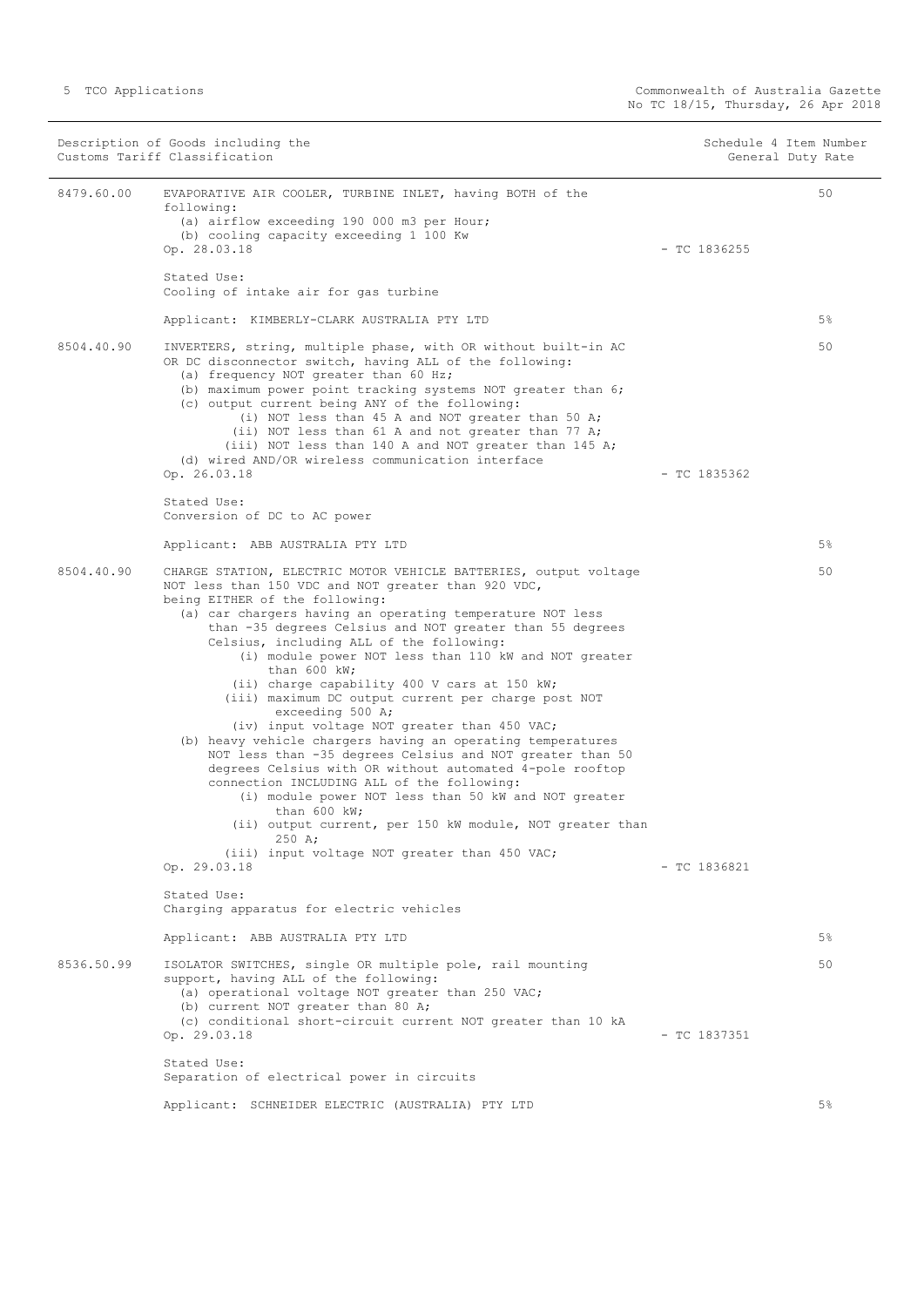|            | Description of Goods including the<br>Customs Tariff Classification                                                                                                                                           | Schedule 4 Item Number<br>General Duty Rate |
|------------|---------------------------------------------------------------------------------------------------------------------------------------------------------------------------------------------------------------|---------------------------------------------|
| 8701.94.90 | TRACTORS, AIRCRAFT PUSHBACK AND TOWING, engine power NOT less<br>than 75 kW AND not greater than 130 kW<br>Op. 06.04.18                                                                                       | 50<br>$-$ TC 1839240                        |
|            | Stated Use:<br>For airport movement and repositioning of commercial aircraft                                                                                                                                  |                                             |
|            | Applicant: QANTAS AIRWAYS LTD                                                                                                                                                                                 | 5%                                          |
| 9504.30.10 | PLAYER TRACKING SYSTEM, GAMING MACHINE, including ALL of the<br>following:<br>(a) processor;<br>(b) storage module;<br>(c) graphic engine;<br>(d) touchscreen display OR VGA output connector<br>Op. 10.04.18 | 50<br>$-$ TC 1840808                        |
|            | Stated Use:<br>Part of a gaming machine to track player activities                                                                                                                                            |                                             |
|            | Applicant: PVS AUSTRALIA                                                                                                                                                                                      | 5%                                          |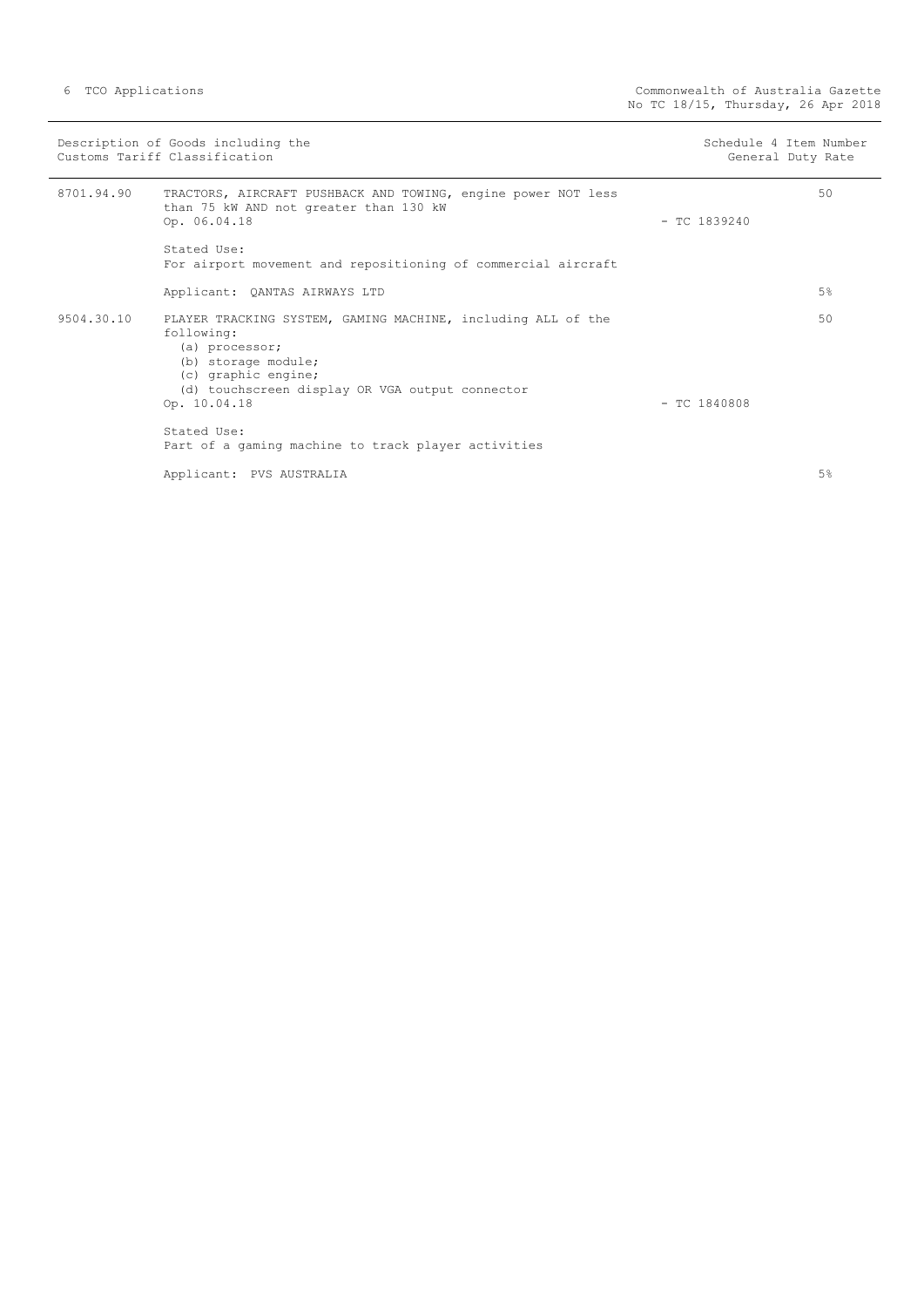#### **CUSTOMS ACT 1901**

#### **NOTICE PURSUANT TO SECTION 269R(1) - APPLICATIONS FOR TARIFF CONCESSION ORDERS REFUSED**

<span id="page-6-0"></span>The application for the Tariff Concession Order for the goods described in the following TABLE has been refused.

THE TABLE

Description of Goods including the Schedule 4 Item Number (Schedule 4 Item Number Customs Tariff Classification

| 8701.20.00 | TRUCKS, unassembled, having a gross vehicle weight NOT less<br>than 7.5 t, including ALL of the following:                   |                 | 50 |
|------------|------------------------------------------------------------------------------------------------------------------------------|-----------------|----|
|            | $(a)$ engine;                                                                                                                |                 |    |
|            | $(b)$ cabin:                                                                                                                 |                 |    |
|            | (c) chassis rails;                                                                                                           |                 |    |
|            | $(d)$ axles;                                                                                                                 |                 |    |
|            | (e) wheel hubs;                                                                                                              |                 |    |
|            | (f) gearbox                                                                                                                  |                 |    |
|            | Op. 24.10.17                                                                                                                 | $-$ TC 17112211 |    |
|            | Reason for refusal:                                                                                                          |                 |    |
|            | Substitutable goods produced in Australia in the ordinary course<br>of business by Volvo Group Australia Pty Ltd, Wacol, Old |                 |    |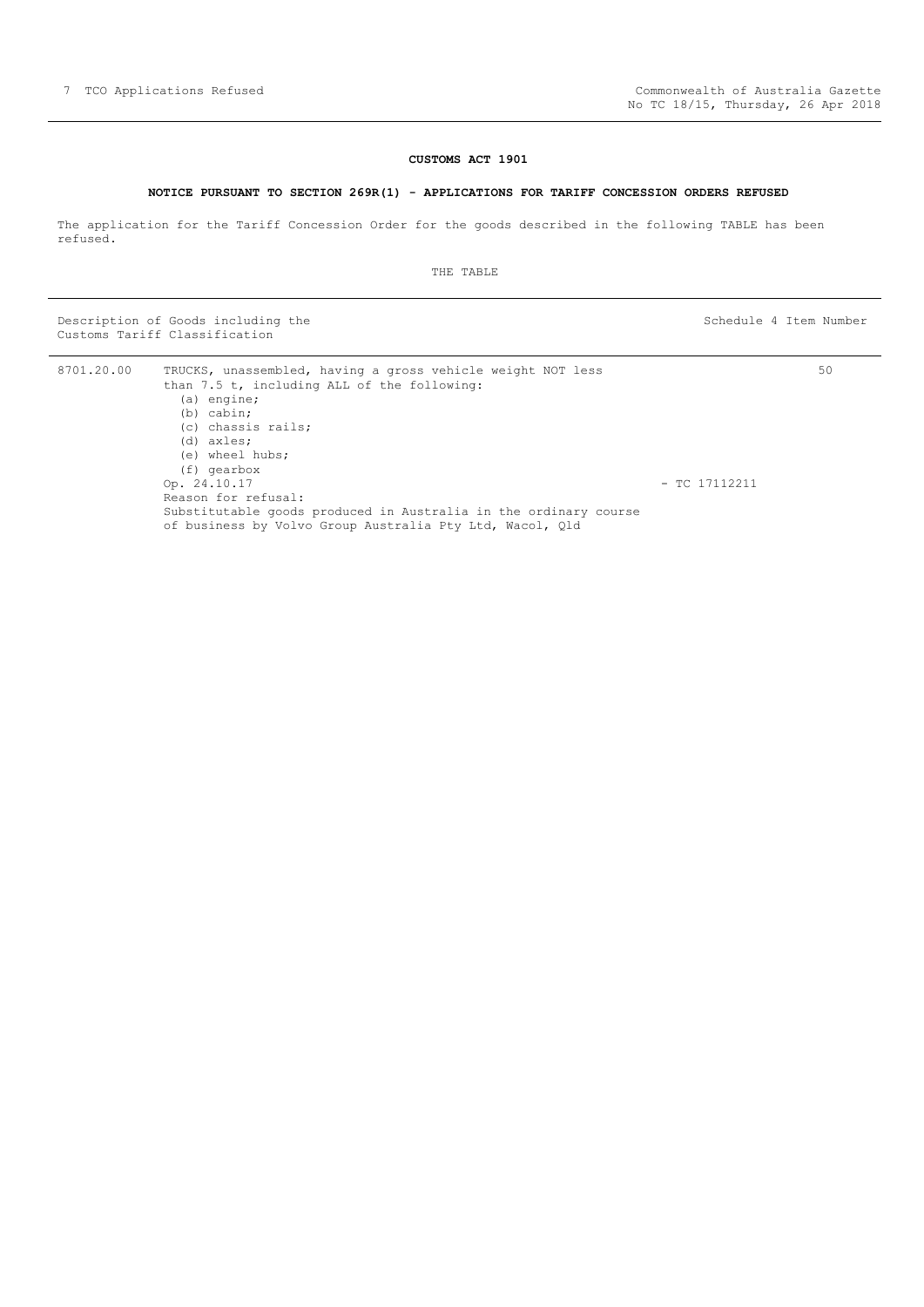#### **CUSTOMS ACT 1901 - NOTICE PURSUANT TO SECTION 269R(1) - TARIFF CONCESSION ORDERS MADE**

<span id="page-7-0"></span>Tariff Concession Orders have been made for the goods described in the following TABLE.

The operative date (Op.) and TC reference No. follow the description of goods. Local manufacturers of substitutable goods may request the revocation of TCOs at any time.

#### THE TABLE

Description of Goods including the Schedule 4 Item Number Schedule 4 Item Number Customs Tariff Classification

2835.22.00 MONO SODIUM PHOSPHATE, in granule form, feed grade Op. 02.02.18 Dec. date 23.04.18 - TC 1814283 50 3808.91.90 REPELLANT LANTERN, including BOTH of the following: (a) insecticide mats; (b) butane cartridge Op. 02.02.18 Dec. date 23.04.18 - TC 1814833 50 7207.20.00 BARS, continuous cast, cast iron, in lengths not exceeding 3 200 mm<br>Op. 30.01.18 Dec. date 23.04.18 - TC 1813119 50 8419.81.90 STERILISER, LIQUID FOOD AND/OR BEVERAGE having all of the following: (a) sterilisation temperature NOT greater than 150 degrees C; (b) feed module hopper tank; (c) direct steam injection module; (d) deaeration module; (e) tubular heat exchanger Op. 25.01.18 Dec. date 23.04.18 - TC 1812125 50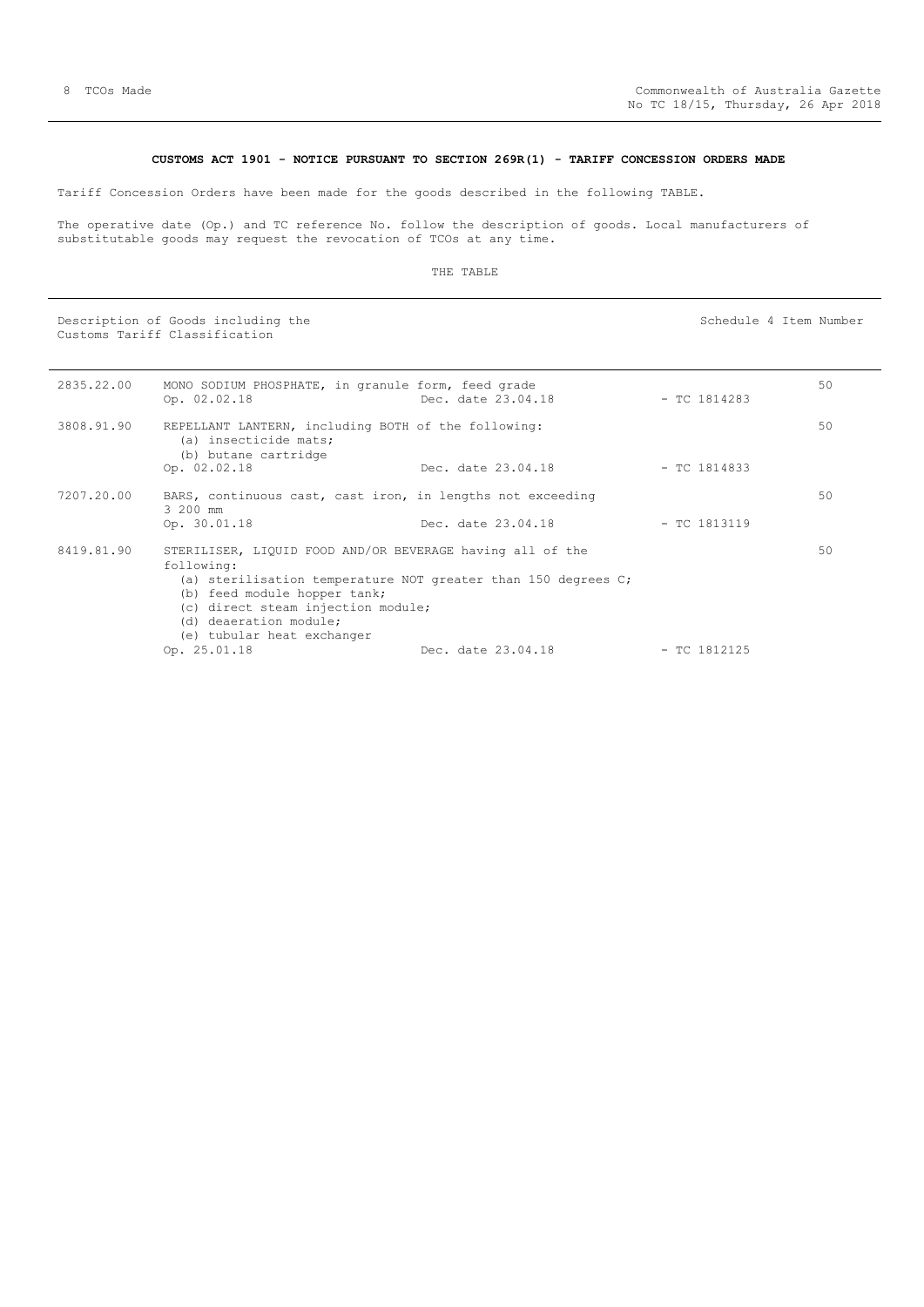#### **CUSTOMS ACT 1901**

#### **CANCELLATION OF THE INTENTION TO REVOKE**

<span id="page-8-0"></span>The Request for revocation of Tariff Concession Orders for goods described in the following TABLE have been cancelled.

THE TABLE

Description of Goods including the Schedule 4 Item Number Customs Tariff Classification

3602.00.00 BOOSTERS, DETONATING, CAST, complying with the United Nations Recommendations on the Transport of Dangerous Good, UN No. 0042, having ALL of the following: (a) composition of aluminium and BOTH OR EITHER of the follow: (i) pentaerythritol tetranitrate(PETN); (ii) trinitrotoluene(TNT), (b) detonation velocity NOT less than 7.4 km/s; (c) pre-moulded detonator wells; (d) screw joined plastic shells, consisting of BOTH of the following: (i) coupler; (ii) charge, (e) detonation pressure NOT less than 23.6 GPa Op. 30.01.12 Dec. date 23.04.12 - TC 1203222 50 8483.30.90 REPAIRED BEARINGS, JOURNAL, OIL FILM, COMPRESSOR, having BOTH of the following: (a) outer steel shell; (b) inside white metal lined For the purposes of this Order, these goods had been sent out of Australia for repair prior to importation<br>Op. 14.09.11 Dec. da Dec. date 12.12.11 - TC 1131357 19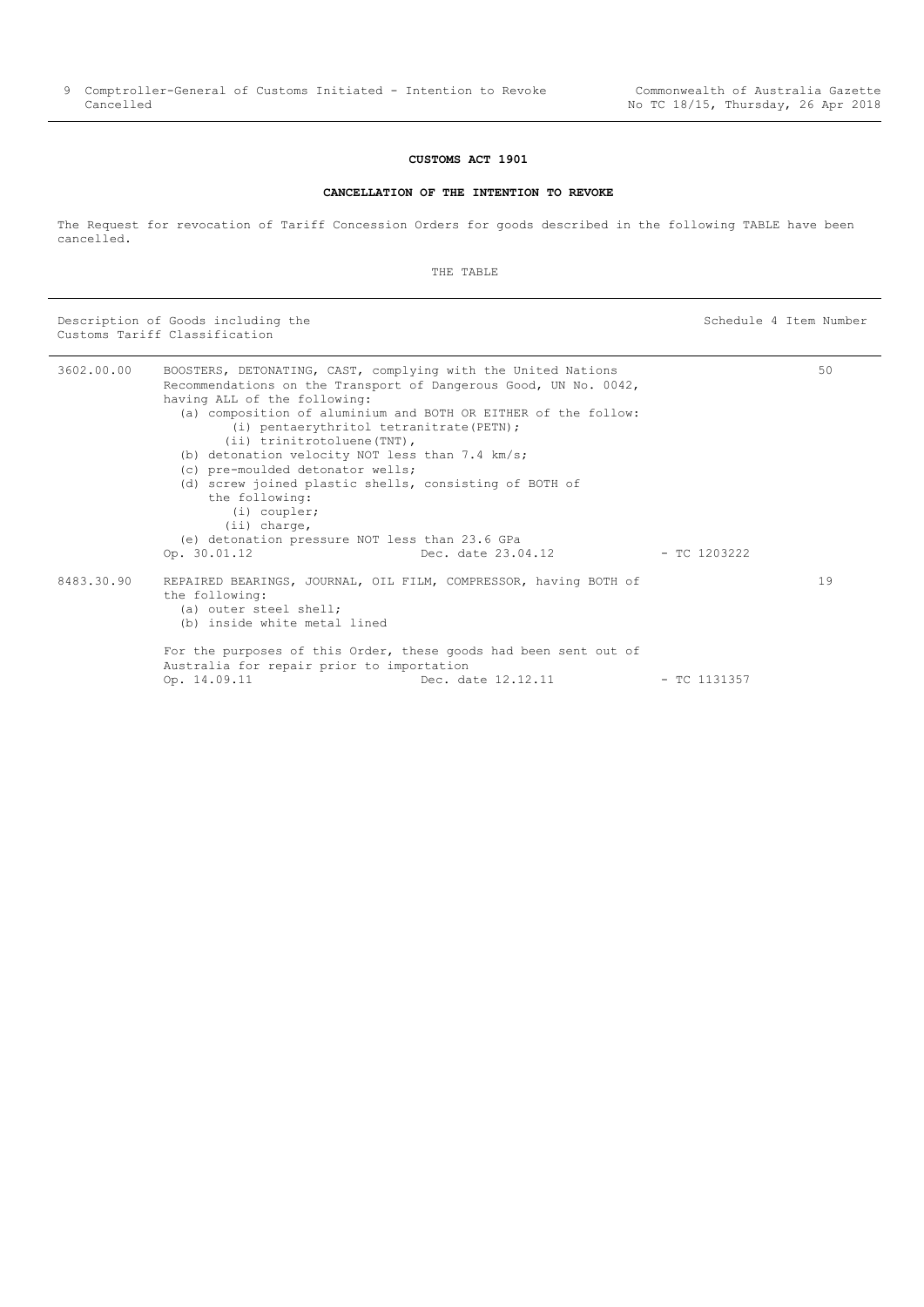#### **TARIFF CONCESSION ORDERS (TCOs) NOT USED IN THE PREVIOUS 2 YEARS**

<span id="page-9-0"></span>The Comptroller-General of Customs is satisfied that the TCOs listed in the table below are no longer required because, in the 2 years preceding the day of this notice, they have not been quoted in an import declaration to secure a concessional rate of duty.

From Thursday, 24 May 2018, it is intended to take action to revoke these Orders under subsection 269SD (1A) of the Customs Act 1901. In accordance with subsection 269SG (2) of the Customs Act 1901, in transit provisions shall apply. If revoked, the expected date of effect will be 24 May 2018.

Interested parties are invited to provide, by close of business, Wednesday 23 May 2018, written reasons why an Order should NOT be revoked.

Please advise if any of the Orders listed below have been quoted on an import declaration.

If a request is made to retain an Order used for the granting of a Determination, please specify the Determination and the linked Item number to enable mapping to the Order and its scope.

THE TABLE

| Tariff<br>Classification | Description                                                                                                                                         |                                                                                                                                                                                                                                     | Concession Number |
|--------------------------|-----------------------------------------------------------------------------------------------------------------------------------------------------|-------------------------------------------------------------------------------------------------------------------------------------------------------------------------------------------------------------------------------------|-------------------|
| 6307.90.29               |                                                                                                                                                     | FABRIC, MEDICAL WRAPPING, cotton, knitted, in rolls                                                                                                                                                                                 |                   |
|                          | Op. 26.08.13                                                                                                                                        | Dec. date 18.11.13 - TC 1328895                                                                                                                                                                                                     |                   |
| 7214.20.00               | having ALL of the following:<br>minus 168 degrees Celsius;<br>(c) transverse rib surface geometry                                                   | REINFORCING BARS, CRYOGENIC, LIQUID NATURAL GAS STORAGE TANK,<br>(a) un-notched bar uniform elongation at maximum force<br>("Agt") NOT less than 3% at cryogenic temperature<br>(b) un-notched bar yield strength NOT less 575 MPa; |                   |
|                          | Op. 05.06.13                                                                                                                                        | Dec. date 26.08.13 - TC 1318643                                                                                                                                                                                                     |                   |
| 8410.13.00               | (a) spiral case turbine;<br>(b) main inlet valve;<br>(d) hydraulic control module;<br>(e) control panel;<br>(f) power output NOT greater than 20 MW | TURBINES, HYDRO-ELECTRIC, including ALL of the following:<br>(c) synchronous generator with flywheel AND heat exchanger;                                                                                                            |                   |
|                          | Op. 11.09.13                                                                                                                                        | Dec. date 22.01.14                                                                                                                                                                                                                  | $-$ TC 1331202    |
| 8428.90.00               | (a) tracking rollers;<br>(b) pneumatic control valves;<br>(c) steel plate table                                                                     | TABLES, CONVEYOR BELT REPAIR, including ALL of the following:                                                                                                                                                                       |                   |
|                          | Op. 11.09.13                                                                                                                                        | Dec. date $02.12.13$ - TC 1331197                                                                                                                                                                                                   |                   |
| 8479.82.00               | including ALL of the following:<br>(a) hoppers;<br>(b) blowers;<br>(d) wetting head manifolds;<br>$(e)$ piping;<br>(f) valves                       | FLOCCULANT AND/OR COAGULANT MIXING AND DOSING SYSTEMS, COPPER<br>REFINING PLANT, skid mounted, programmable logic controlled,<br>(c) holding tanks AND/OR mixing tanks AND/OR solution tanks;                                       |                   |
|                          | Op. 16.08.13                                                                                                                                        | Dec. date 11.11.13                                                                                                                                                                                                                  | $-$ TC 1328077    |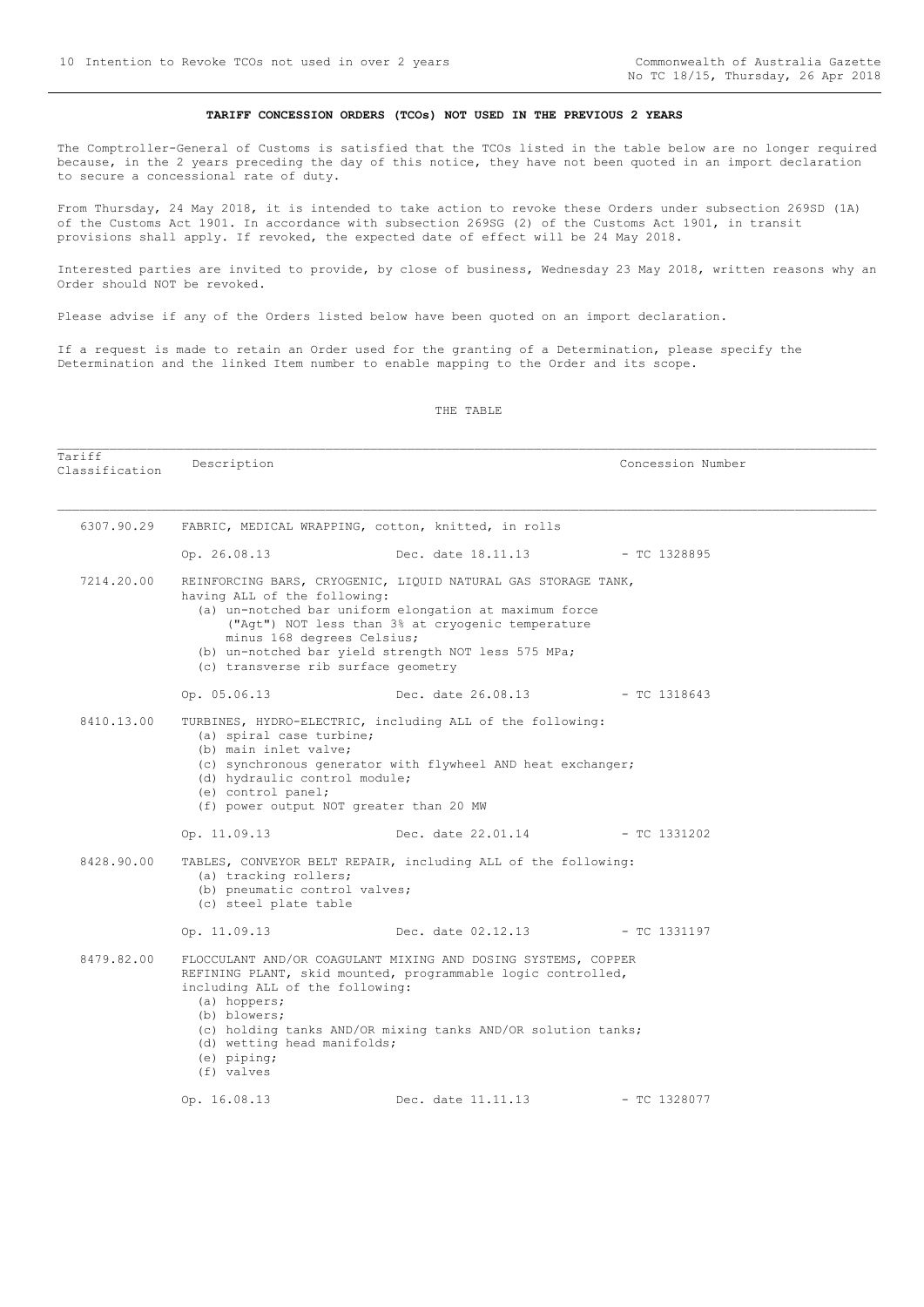| 8479.89.90 | of the following:<br>(a) fastening tool;<br>(b) plastic toolbox;<br>(c) attachable support leg;<br>(d) nail punches;<br>(e) tool support;<br>(f) ear plugs;<br>(q) safety glasses;<br>(h) cleaning cloth;<br>(i) instruction manual               | SETS, GAS DRIVEN HAND HELD FASTENING TOOL, consisting of ALL                                                                                                                        |                |
|------------|---------------------------------------------------------------------------------------------------------------------------------------------------------------------------------------------------------------------------------------------------|-------------------------------------------------------------------------------------------------------------------------------------------------------------------------------------|----------------|
|            | Op. 11.09.13                                                                                                                                                                                                                                      | Dec. date 02.12.13 - TC 1331201                                                                                                                                                     |                |
| 8479.89.90 | following:<br>(a) hydraulic AND/OR mechanical cylinders;<br>(b) slip grips;<br>(c) extension pipes                                                                                                                                                | HANGING PIPE CONNECTORS, OIL AND GAS WELL, including ALL of the                                                                                                                     |                |
|            | Op. 01.10.13                                                                                                                                                                                                                                      | Dec. date 23.12.13 - TC 1333009                                                                                                                                                     |                |
| 8504.23.00 | following:<br>(a) power capacity NOT less than 390 MVA;<br>(c) low voltage NOT less than 23 kV;<br>(d) dielectric mineral oil                                                                                                                     | TRANSFORMERS, ELECTRICAL, liquid dielectric, having ALL of the<br>(b) system highest voltage (SHV) NOT less than 500 kV;                                                            |                |
|            | Op. 24.07.13                                                                                                                                                                                                                                      | Dec. date 10.10.13                                                                                                                                                                  | - TC 1325025   |
| 8607.99.00 |                                                                                                                                                                                                                                                   | ROOF PANELS, TRAM, glass fibre reinforced phenol resin                                                                                                                              |                |
|            | Op. 28.06.13                                                                                                                                                                                                                                      | Dec. date 16.09.13 - TC 1321956                                                                                                                                                     |                |
| 8705.90.00 | greater than 214 kW;<br>14 m3,<br>with OR without ANY of the following:<br>(a) channel brush systems;<br>(b) nozzle systems;<br>(c) integrated nozzle rear sweeper brushes;<br>(d) rear full width nozzle and jet spray;<br>(e) rear clean system | SWEEPERS, SUCTION, STREET, having BOTH of the following:<br>(a) auxiliary engine rating NOT less than 128 kW and NOT<br>(b) hopper capacity NOT less than 7 m3 and NOT greater than |                |
|            | Op. 02.10.13                                                                                                                                                                                                                                      | Dec. date 30.12.13                                                                                                                                                                  | $-$ TC 1333231 |
|            |                                                                                                                                                                                                                                                   |                                                                                                                                                                                     |                |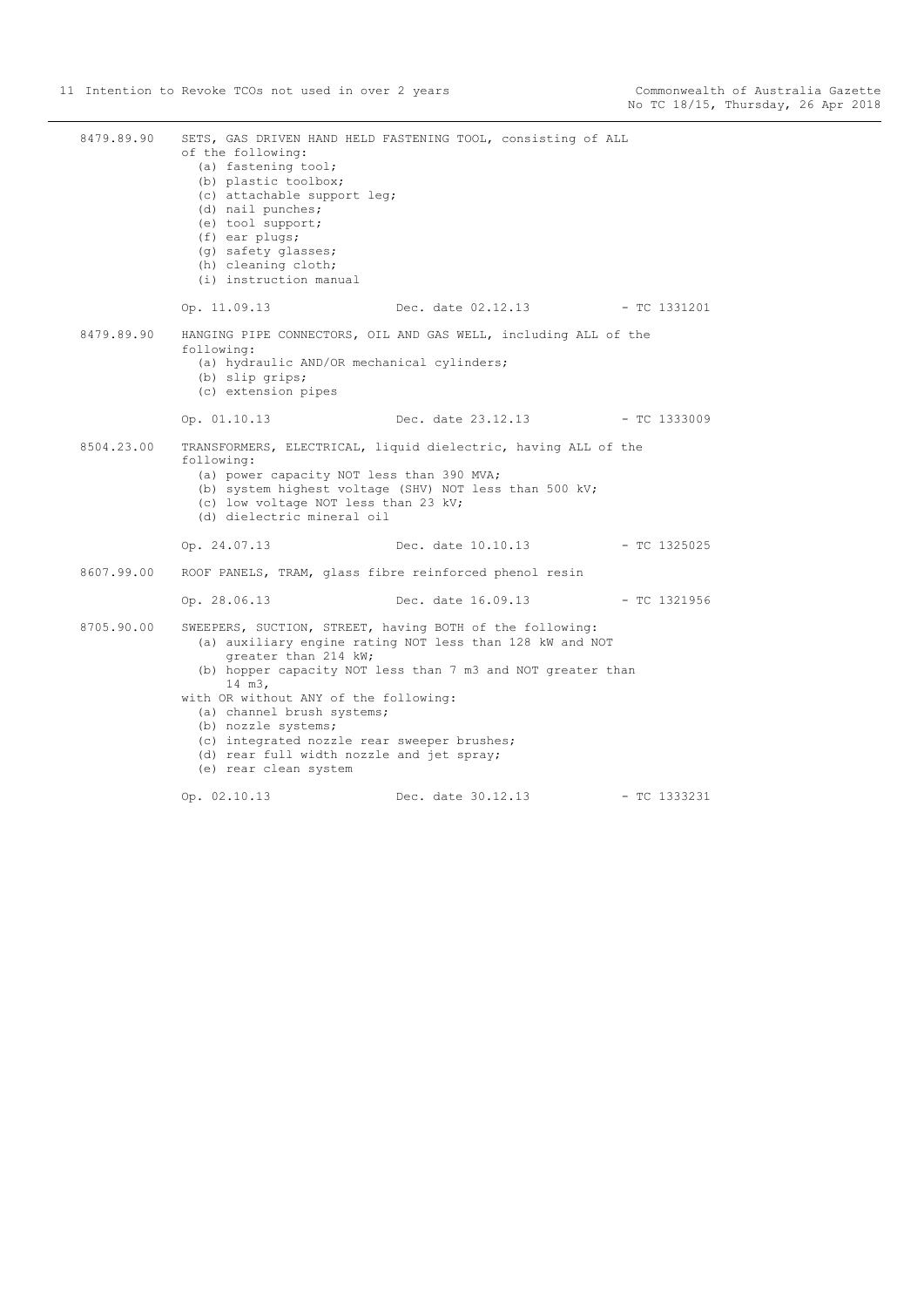#### **CUSTOMS ACT 1901**

#### <span id="page-11-0"></span>**NOTICE PURSUANT TO SECTION 269SE(2) - TARIFF CONCESSION ORDER REVOCATION AT THE INITIATIVE OF COMPTROLLER-GENERAL OF CUSTOMS**

The Tariff Concession Orders listed in THE TABLE below have not been used for at least 2 years and have been revoked under Section 269SD(1A). In transit provisions apply.

The intention to revoke these orders were notified in Gazette 18/07 dated 21 February 2018 and Gazette 18/08 dated 28 February 2018.

Contact: [tarcon@abf.gov.au.](mailto:tarcon@abf.gov.au)

THE TABLE

|            | Description of Goods including the<br>Customs Tariff Classification                                                                                                                                                       |                                 | Schedule 4 Item Number<br>Last Date of Effect |                |
|------------|---------------------------------------------------------------------------------------------------------------------------------------------------------------------------------------------------------------------------|---------------------------------|-----------------------------------------------|----------------|
| 3926.90.90 | BREEDING BOXES, POULTRY, plastic<br>Op. 12.04.11                                                                                                                                                                          | Dec. date 29.08.11              | $-$ TC 1112266                                | 50<br>20.03.18 |
|            | 2 Years non use. In transit provisions apply                                                                                                                                                                              |                                 |                                               |                |
| 3926.90.90 | LINERS, BOTTLE CAP, ethylene vinyl acetate<br>Op. 21.11.11                                                                                                                                                                | Dec. date 13.02.12              | - TC 1138715                                  | 50<br>27.03.18 |
|            | 2 Years non use. In transit provisions apply                                                                                                                                                                              |                                 |                                               |                |
| 3926.90.90 | BOARDS, plastic, solid homogeneous microfibres, having ALL of<br>the following:<br>(a) thickness NOT less than 49 mm and NOT greater than 51 mm;<br>(b) width NOT less than 1 395 mm and NOT greater than<br>$1\,405$ mm; |                                 |                                               | 50<br>27.03.18 |
|            | (c) length NOT less than 1 295 mm and NOT greater than<br>1 305 mm                                                                                                                                                        |                                 |                                               |                |
|            | Op. 06.12.11                                                                                                                                                                                                              | Dec. date 07.03.12              | $-$ TC 1140598                                |                |
|            | 2 Years non use. In transit provisions apply                                                                                                                                                                              |                                 |                                               |                |
| 4202.99.00 | CARRY CASES, PAINT, moulded plastic, incorporating cellular foam<br>with moulded paint container holding compartments<br>Op. 13.01.11                                                                                     | Dec. date 11.04.11              | $-$ TC 1101643                                | 50<br>20.03.18 |
|            | 2 Years non use. In transit provisions apply                                                                                                                                                                              |                                 |                                               |                |
| 6806.90.90 | EXPLOSION PANELS, ALUMINA FURNACE RISER DUCT,<br>polytetrafluoroethylene, having ALL of the following:<br>(a) insulation mattress;<br>(b) fixing strips;<br>(c) grounding lugs<br>Op. 04.05.11                            | Dec. date 25.07.11              | - TC 1114137                                  | 50<br>20.03.18 |
|            | 2 Years non use. In transit provisions apply                                                                                                                                                                              |                                 |                                               |                |
|            |                                                                                                                                                                                                                           |                                 |                                               |                |
| 7326.90.90 | PARTS, GAS STACK, SUBMERGED ARC FURNACE, being EITHER of the<br>following:<br>(a) ducts;<br>(b) gas stack caps                                                                                                            |                                 |                                               | 50<br>20.03.18 |
|            | Op. 04.01.11                                                                                                                                                                                                              | Dec. date 22.02.12 - TC 1138616 |                                               |                |
|            | 2 Years non use. In transit provisions apply                                                                                                                                                                              |                                 |                                               |                |
| 8413.30.90 | PUMPS, ENGINE VALVE LUBRICANT, 12 V, having ALL of the following:<br>(a) plastic reservoir;<br>(b) connecting tubes;<br>(c) connecting wires;<br>(d) mounting brackets                                                    |                                 |                                               | 50<br>20.03.18 |
|            | Op. 19.05.11                                                                                                                                                                                                              | Dec. date 08.08.11              | $-$ TC 1116098                                |                |
|            | 2 Years non use. In transit provisions apply                                                                                                                                                                              |                                 |                                               |                |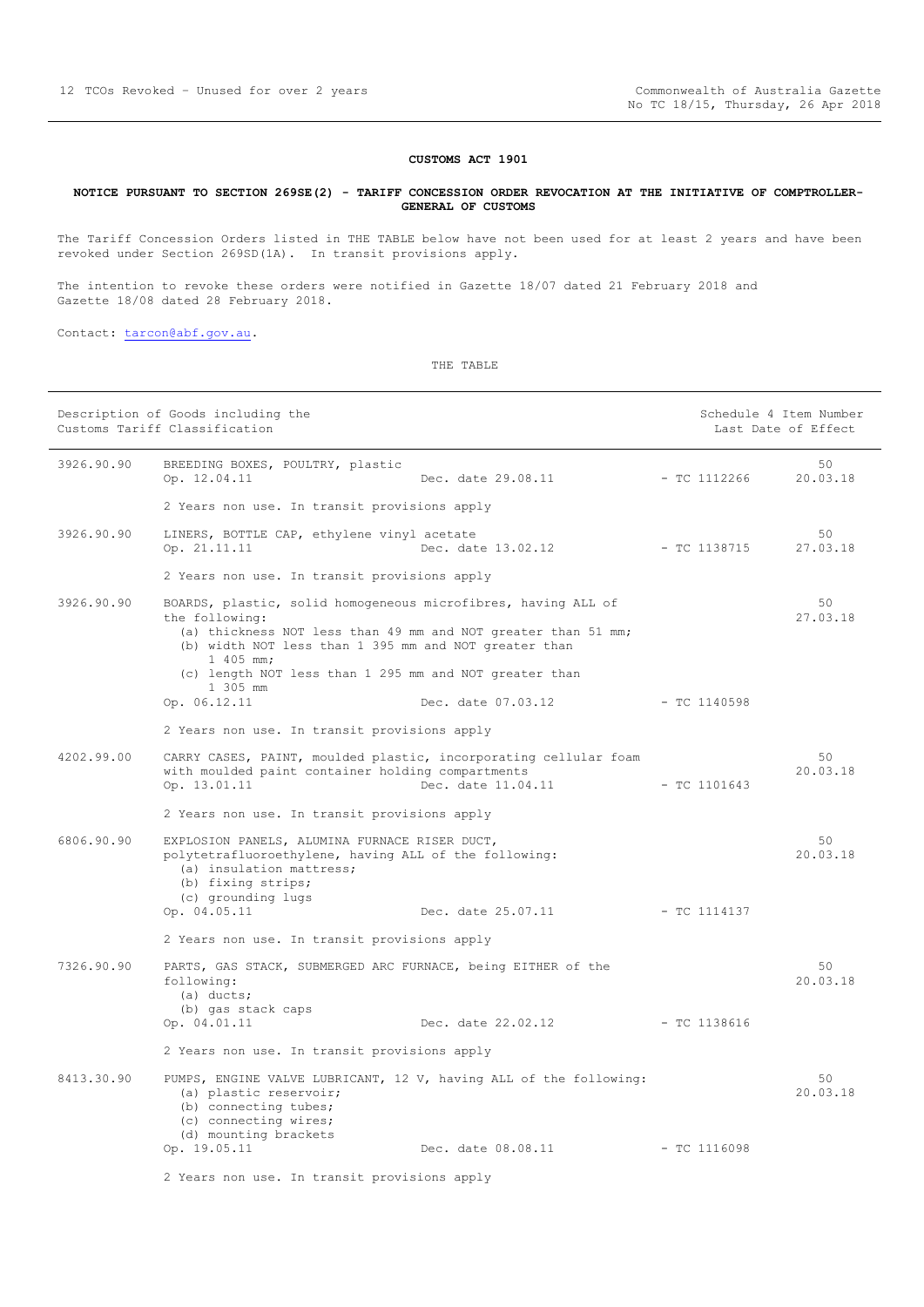| Description of Goods including the<br>Customs Tariff Classification |                                                                                                                                                                                                                                                                                                                         |                | Schedule 4 Item Number<br>Last Date of Effect |
|---------------------------------------------------------------------|-------------------------------------------------------------------------------------------------------------------------------------------------------------------------------------------------------------------------------------------------------------------------------------------------------------------------|----------------|-----------------------------------------------|
| 8413.50.90                                                          | PUMPS, OIL FILM BEARING, ELECTRIC MOTOR, ROLLING MILL MAIN DRIVE<br>Dec. date 06.02.12<br>Op. 15.11.11                                                                                                                                                                                                                  | $-$ TC 1138157 | 50<br>20.03.18                                |
|                                                                     | 2 Years non use. In transit provisions apply                                                                                                                                                                                                                                                                            |                |                                               |
| 8413.70.90                                                          | PUMPS, AIR SEPARATION PLANT, centrifugal, skid mountable<br>Dec. date 04.01.12<br>Op. 30.09.11                                                                                                                                                                                                                          | $-$ TC 1133340 | 50<br>27.03.18                                |
|                                                                     | 2 Years non use. In transit provisions apply                                                                                                                                                                                                                                                                            |                |                                               |
| 8417.90.00                                                          | PARTS, MATERIAL CHARGER, BLAST FURNACE, being feeder spouts<br>Dec. date 08.08.11<br>Op. 20.05.11                                                                                                                                                                                                                       | - TC 1116074   | 50<br>20.03.18                                |
|                                                                     | 2 Years non use. In transit provisions apply                                                                                                                                                                                                                                                                            |                |                                               |
| 8417.90.00                                                          | GEARBOX ASSEMBLIES, BLAST FURNACE, consisting of ALL of the<br>following:<br>(a) water-cooled chute transmission gearbox;<br>(b) chute angle adjustment gearbox;<br>(c) grease tank;<br>(d) feeder spout;<br>(e) planetary gears with an encoder and cam limit switch<br>Op. 14.03.12<br>Dec. date 28.05.12             | - TC 1208462   | 50<br>27.03.18                                |
|                                                                     | 2 Years non use. In transit provisions apply                                                                                                                                                                                                                                                                            |                |                                               |
| 8428.33.00                                                          | BELT CONVEYORS, STEEL INJECTION STATION, elevating, dual height<br>Dec. date 23.05.11<br>Op. 02.03.11                                                                                                                                                                                                                   | $-$ TC 1108054 | 50<br>20.03.18                                |
|                                                                     | 2 Years non use. In transit provisions apply                                                                                                                                                                                                                                                                            |                |                                               |
| 8428.90.00                                                          | OVERHEAD MATERIAL HANDLING TRANSPORTERS, TEXTILE MANUFACTURING<br>PLANT, monorail<br>Op. 25.02.11<br>Dec. date 16.05.11                                                                                                                                                                                                 | $-$ TC 1107342 | 50<br>20.03.18                                |
|                                                                     |                                                                                                                                                                                                                                                                                                                         |                |                                               |
|                                                                     | 2 Years non use. In transit provisions apply                                                                                                                                                                                                                                                                            |                |                                               |
| 8436.80.90                                                          | PRE-WET TURNING MACHINES, having ALL of the following:<br>(a) pick up drums;<br>(b) conveyor;<br>$(c)$ auger;<br>(d) water supply lines;<br>(e) spreader disks;<br>(f) rubber tyres;<br>(q) diesel AND hydraulic drive with generator;<br>(h) cabin mounted air conditioning unit<br>Op. 13.03.12<br>Dec. date 04.06.12 | $-$ TC 1208454 | 50<br>27.03.18                                |
|                                                                     | 2 Years non use. In transit provisions apply                                                                                                                                                                                                                                                                            |                |                                               |
| 8477.80.00                                                          | EXTRUDING AND MOULDING LINE, CORRUGATED PLASTIC PIPE, including<br>ALL of the following:<br>(a) corrugator;<br>(b) extrusion head;<br>(c) perforator;<br>(d) mould blocks                                                                                                                                               |                | 50<br>20.03.18                                |
|                                                                     | Op. 17.01.11<br>Dec. date 11.04.11                                                                                                                                                                                                                                                                                      | - TC 1102496   |                                               |
|                                                                     | 2 Years non use. In transit provisions apply                                                                                                                                                                                                                                                                            |                |                                               |
| 8479.50.90                                                          | LABELLING ROBOTS, HOT COIL LABELLING SYSTEM<br>Op. 23.12.11<br>Dec. date 19.03.12                                                                                                                                                                                                                                       | - TC 1142567   | 50<br>27.03.18                                |
|                                                                     | 2 Years non use. In transit provisions apply                                                                                                                                                                                                                                                                            |                |                                               |